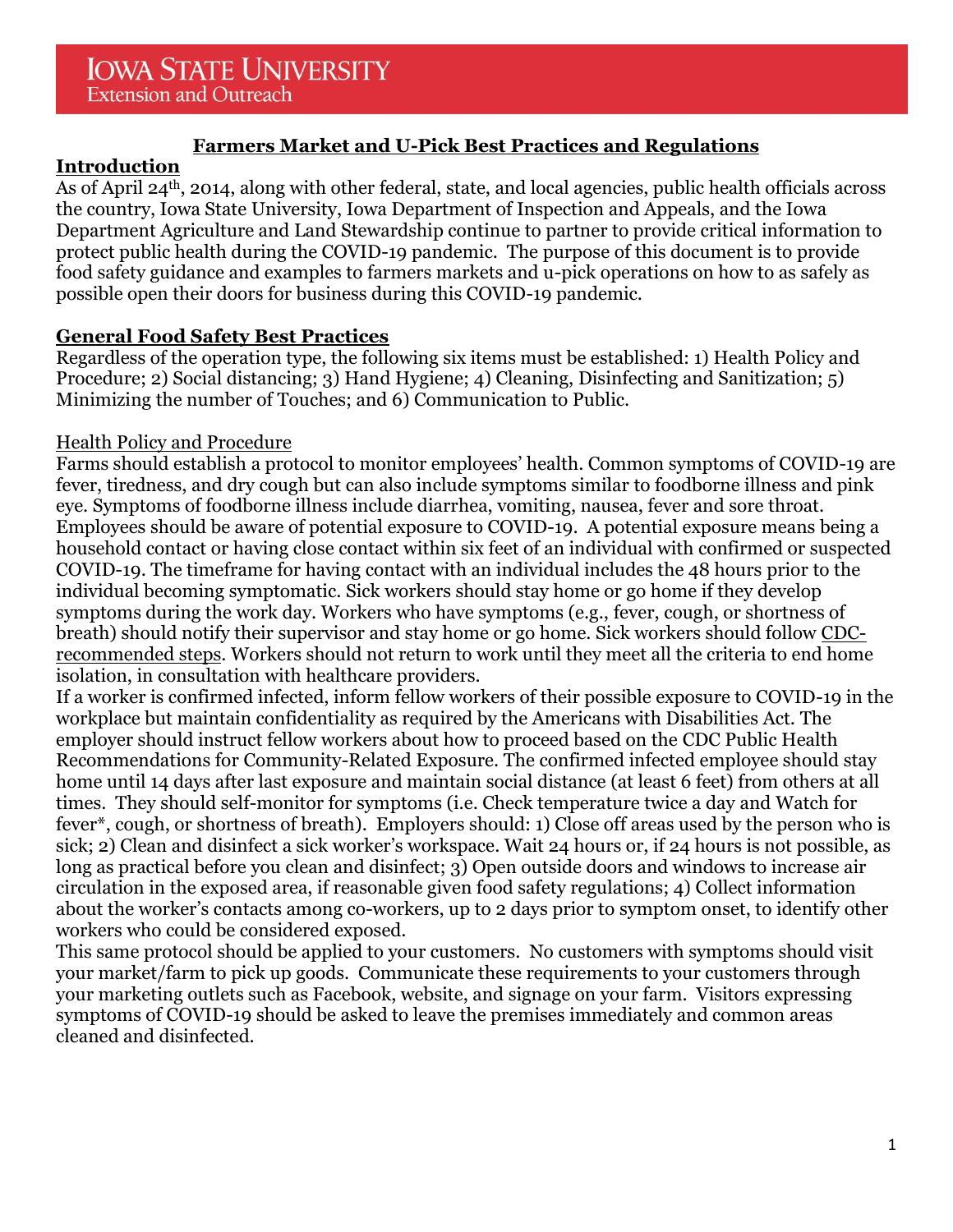# **IOWA STATE UNIVERSITY Extension and Outreach**

#### Social Distancing

Social distancing of six feet should be maintained as much as possible. The design should encourage customer traffic flow that only moves in one direction. At farmers markets, there must be a minimum of six feet between each booth and take effort to minimize areas where crowds congregate (such as seating). Similarly, at the farm, the entrance and exit should be at different locations to ensure flow of customers. To ensure social distancing between you and your customers, place a table, physical barrier, or floor markings to indicate the six foot mark. Limiting the number of persons who are in the market/farm and extending the hours of operation will provide additional assurances that crowding will not occur. No entertainment or contest such as petting zoos, contest, musicians. Some operations have made sign-up times to attend the market/farm, some have self-checkout system with staff on hand to assist as needed, and others have gone to a preorder curbside pickup. At U-pick farms, encourage customers to harvest 6 feet away from other guests. Encourage your customers and employees to wear face masks during their visit. Stagger employees break times during the work day to ensure social distancing during breaks. Encourage your employees to practice social distancing and avoid large gathering outside of the work schedule.

#### Hand Hygiene

Farms should ensure adequate availability of hand washing stations on the farm and at individual market stalls to ensure hand hygiene is followed. Schedule time for hand washing to encourage employees to keep their hands clean. Re-train your employees on how and when to wash their hands. Schedule times to check the supplies at each hand washing station and to clean and sanitize throughout the day to ensure each hand washing station serves its purpose. Wash hands for 20 seconds using five basic steps: 1) rinse with potable water; 2) apply soap; 3) scrub; 4) rinse with potable water; and 5) air dry, single use towel, or automatic drier. Hand sanitizer can be used if hand washing is not feasible. Hand washing should always be used following eating, drinking, smoking, using the restroom, or touching animals. Remember that the hand sanitizer liquid should be wet on hands for a minimum of 20 seconds.

#### Cleaning and Sanitizing

Review, improve, and reinforce your standard operating procedures for cleaning, sanitizing, disinfecting, and drying any food contact surfaces, food handling equipment, bins, tools, and high contact surfaces. A schedule should be established for when surfaces will be cleaned, disinfected and sanitized. The first step to clean and sanitize surfaces is to understand the difference between cleaning and sanitizing. Cleaning means to remove soil, dust, grease or other debris from the surface. Sanitizing means to reduce the microorganism on the surface. The cleaning process typically includes using soap or detergent to scrub the debris from a surface. Dishwashing soap is an example of a soap or detergent product that can be used. Pre-rinsing to remove larger pieces of debris before scrubbing will make the process more effective. Follow this general procedure for cleaning surfaces: 1) Wet the surface; 2) Scrub the surface with detergent; 3) Rinse the surface; and 4) Allow the surface to air dry. The sanitizing process typically includes using a chemical disinfectant to reduce microorganisms on the surface. Surfaces and objectives must be cleaned before sanitizing is effective at reducing the risk of spreading infection. Viruses, in general, can be relatively long-lasting in the environment. *These cleaning and sanitizing procedure recommendations have not changed.* Use an EPA-approved product that has an emerging viral pathogen claim [EPA's Registered Antimicrobial Products for Use](https://www.americanchemistry.com/Novel-Coronavirus-Fighting-Products-List.pdf))  against [Novel Coronavirus SARS-CoV-2, the Cause of COVID-19.](https://www.americanchemistry.com/Novel-Coronavirus-Fighting-Products-List.pdf)) Follow the manufacturer's instructions for all cleaning and sanitizing products. Not all products are appropriate for food contact surface sanitizing.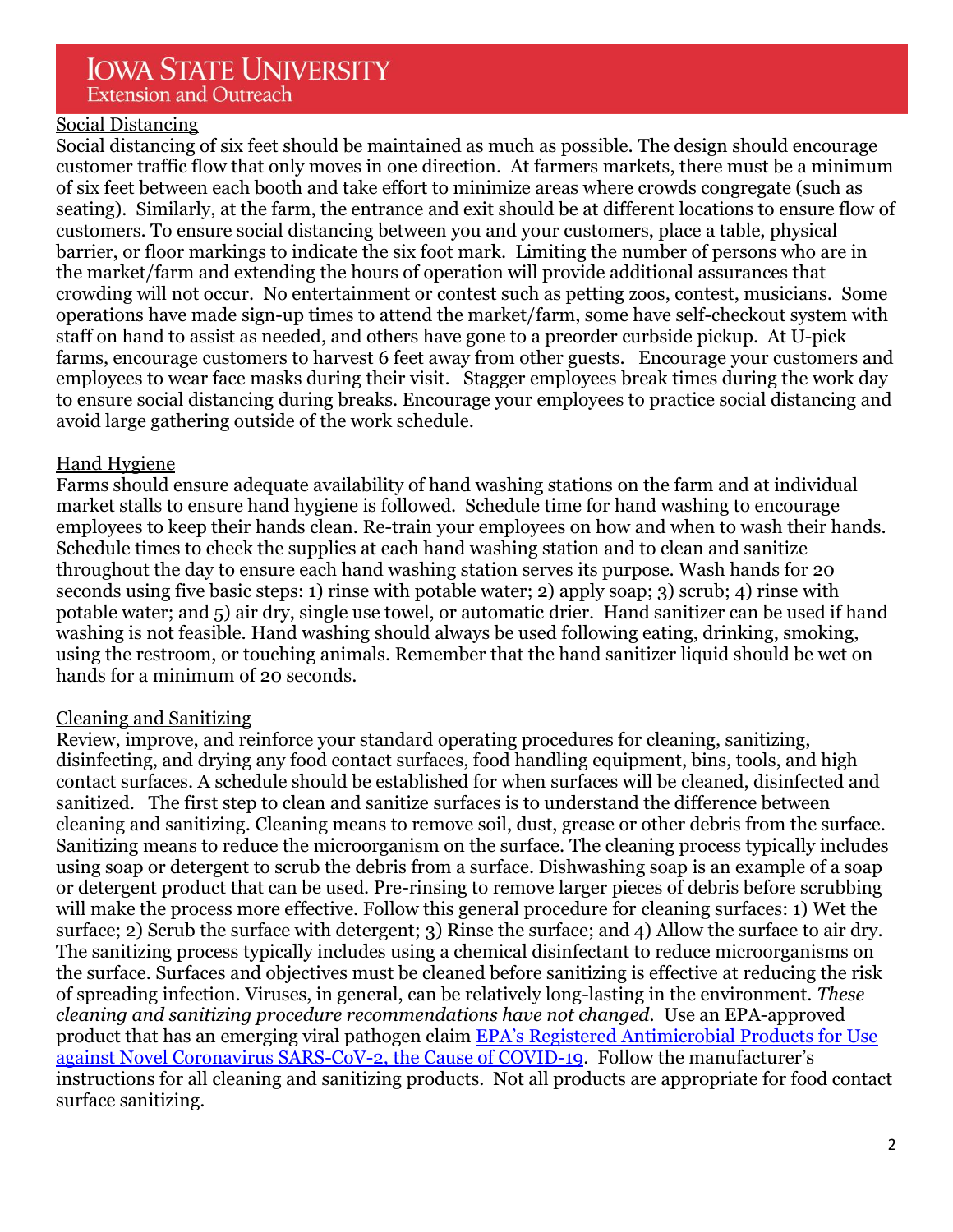# **IOWA STATE UNIVERSITY Extension and Outreach**

# Cleaning and Sanitizing, continue

Please note that there is a specific chemical contact time for these sanitizers (such as 30 seconds or 2 minutes) and proper personal protective equipment (such as gloves or goggles) may be required to use. High contact surfaces include cellphones, door knobs, restroom faucets, counters, soap dispensers, toilet seats, desks, chairs, and computer keyboards. It may also include steering wheels, shifters, and keys on frequently used farm vehicles. Refer to the Center for Disease Control [website](https://www.cdc.gov/flu/school/cleaning.htm) for more details.

#### Minimize the Number of Touches

Determine how many employees are needed for your market/farm to operate. Consider minimizing the number of people handling the product and the number of times the product is touched by different people. An example is the pack crew is also the crew that operates the farmers market. These considerations should include farm workers, distributors and customers. Pre-bagging of product can minimize the number of touches.

#### Communication to Public

Ensure that your customers know your new procedures. Communicate these requirements to your customers through your marketing outlets such as Facebook, website, and signage on your farm to ensure expectations are set. Communication should include information about: 1) what your business is doing to ensure your employees are healthy and your product is safe; 2) emphasize staying home if sick; 3) any new procedures to pick up product (such as curbside, delivery, specific times to pick up items, mask suggestions); and 4) payment options (such as cash free options, paying online).

# **Best Practices for Farmers Market and U-Picks**

#### $\checkmark$  General

- o Be prepared if an employee is sick and cannot make the shift
- o Be prepared if an employee becomes sick within the shift.
- o Consider a cash free/ hands free option
- o Control/restrict flow through the farm/market
- o Adequately space vendors to ensure social distance requirements can be met.
- o If food trucks and prepared food vendors are operating, have them operate as a take-out only style
- o Set up a schedule for sanitizing all surfaces that people touch and with all surfaces of the restroom
- $\checkmark$  Display
	- o Consider a table covering that can be cleaned and sanitized, such as vinyl and plastic and avoid cloth or wood
	- o Have supplies available to clean and sanitize your booth or contact surfaces
	- o No sampling of food items
	- o Place a table between you and your customer to enforce a 6 foot distance
	- o Limit the number of products on display
	- o If a customer has their own bag, set the items on table and allow them to bag their product (do not touch their bag)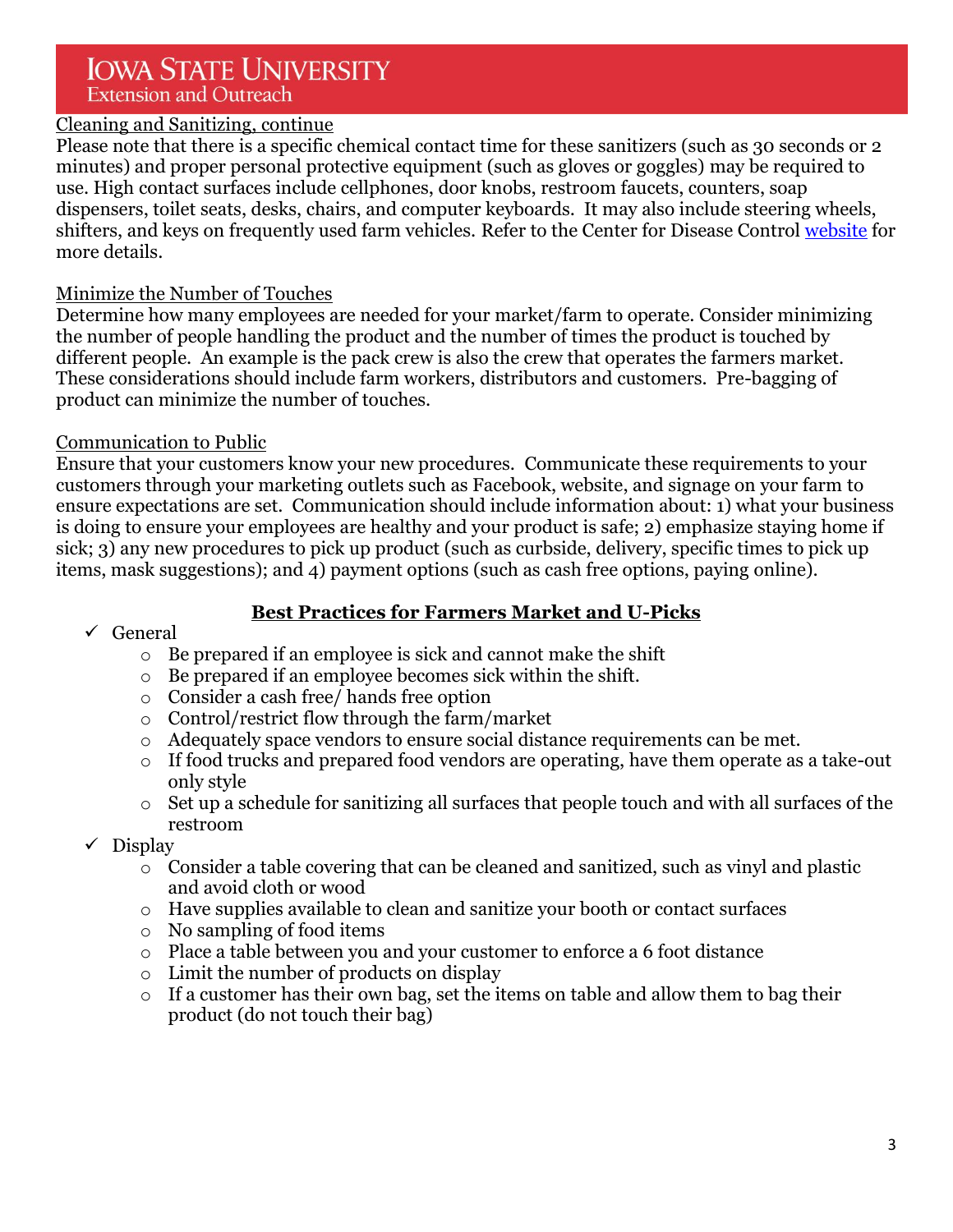# **Best Practices for Farmers Market and U-Picks, continue**

- $\checkmark$  Hand Hygiene
	- o Hand washing stations and hand sanitizing units should be at entrance and throughout the market/farm
	- o Hand washing single units or hand sanitizer should be at each booth (specifically for cash and card handling)
	- o Hand washing stations and hand sanitizing units should be checked for supplies on a regular schedule
- $\checkmark$  Alternate Delivery
	- o Consider online ordering of items with a pick up or delivery option
	- o Pre-bag products to minimize number of touches
- $\checkmark$  Communication
	- o Signage should communicate expectations at the market/farm
	- $\circ$  Communicate with the local health department about current concerns in your county
- $\checkmark$  Staff
	- o If possible at farmers market, minimum of two people at the booth (1 for payment and 1 for product)
	- o On farm, more than one person should be at check out to ensure a line does not form and reduce the ability of social distancing
	- o Schedule hand washing breaks throughout the day
	- o Schedule cleaning and sanitizing throughout the day
	- o Schedule eating and drinking breaks at the onset and during the shifts to discourage eating in the booth
- $\checkmark$  Breaks
	- o A large open space should be available for eating and drinking so social distancing can be maintained
	- o Hand washing stations should be at the entrance and exit of the break area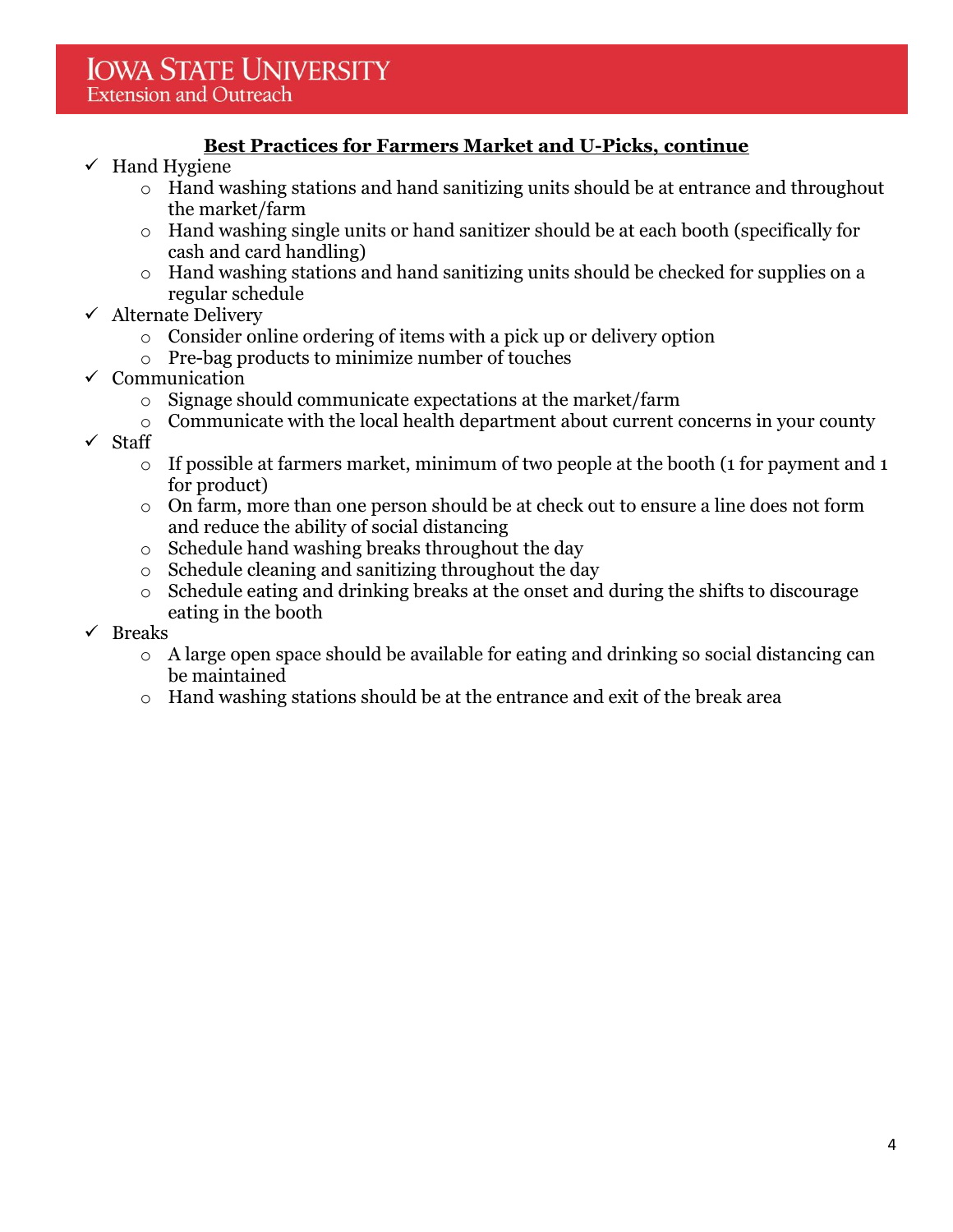# **My Next Business Move: How can I sell and distribute my product?**

Determining how to safely produce and sell your food products that were previously sold at farmers markets, auctions, and on farm can be a challenge. *These state and federal regulations have not changed and is just a reminder of the rules to operate appropriately*.

Below is a list of examples of vendors or operators and how they can distribute their products:  $\checkmark$  Example 1: A vendor or farmer selling whole uncut produce at farmers market

- o Except for sprouts, whole uncut produce that was grown by the vendor
	- Not subject to Iowa Department of Inspection and Appeals regulation
	- Yes: customers can order and pay online
	- Yes: you can distribute to customer either at a farmers market or from your residence
	- Yes: you can ship or deliver your produce to a customer within the state of Iowa and outside the state of Iowa
- o If you are the middle person involved with buying and selling of produce for redistribution at the farmers market
	- Not subject to Iowa Department of Inspection and Appeals regulation
	- Yes: customers can order and pay online
	- Yes: you can distribute to customer either at a farmers market or from your residence
	- Yes: you can ship or deliver your produce to a customer within the state of Iowa and outside the state of Iowa
- o If you are the middle person involved with buying and selling of produce for redistribution on the commercial market
	- You are subject to Department of Inspection and Appeals regulation and must be licensed as a warehouse
	- Yes: customers can order and pay online
	- Yes: you can ship or deliver your products to a customer within the state of Iowa.
	- Yes: you can ship or deliver your products to a customer outside the state of Iowa.
- o Note: Shipping or delivery of CSA foods cannot include foods which are traditionally allowed to be sold at farmers market without licensing. Examples include unprocessed shell eggs, jam, homemade baked goods, and freeze dried berries.
- Example 2: A vendor selling non Time/Temperature Control for Safety (TTCS) foods (i.e., exempt home food operators; such as standardized jams and jellies, spices) at a farmers market
	- o Not subject to Iowa Department of Inspection and Appeals regulation. No license required
	- o Yes: customers can order and pay online
	- o Yes: you can distribute to customer either at a farmers market or from your residence.
	- o No: shipping or delivery is not allowed without appropriate license from Iowa Department of Inspection and Appeals
- $\checkmark$  Example 3: A farmer selling Time/Temperature Control for Safety (TTCS) produce (such as shredded lettuce or cut melons) at farmers market
	- o You are subject to Department of Inspection and Appeals regulation
	- o You need an appropriate license to sell and distribute, regardless of method.
	- o If you have a Food Manufacture license from the Iowa Department of Inspection and Appeals, then you can sell, ship or deliver with no restrictions within the United States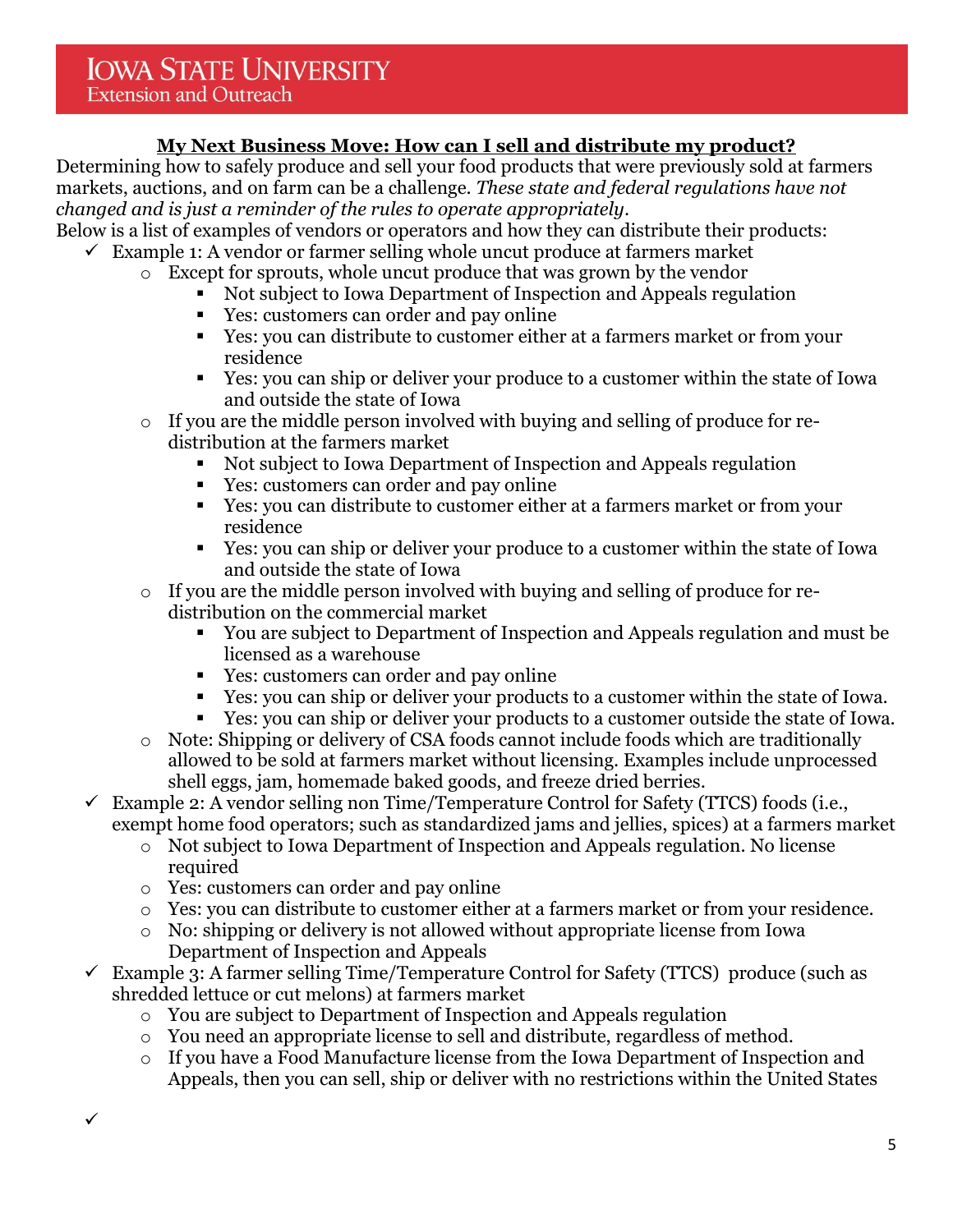# **IOWA STATE UNIVERSITY**

#### **Extension and Outreach**

# **My Next Business Move: How can I sell and distribute my product?, continue**

- $\checkmark$  Example 4: A farmer selling non Time/Temperature Control for Safety (TTCS) foods (such as diced carrots, dehydrated apple slices or freeze-dried berries) at a farmers market
	- o Not subject to Iowa Department of Inspection and Appeals regulation. No license required.
	- o Yes: customers can order and pay online
	- o Yes: you can distribute to customer either at a farmers market or from your residence.
	- o No: shipping or delivery is not allowed without appropriate license from Iowa Department of Inspection and Appeals
- $\checkmark$  Example 5: A red meat or poultry product vendor who sells at the farmers market
	- o Your product must have been processed in a state or federal officially inspected plant and bear an Iowa or USDA/FSIS mark of inspection
	- o You must have an Iowa Department of Inspection and Appeals Warehouse License and Time/Temperature Control for Safety (TTCS) Farmers Market license
	- o Yes: customers can order and pay online
	- o Yes: you can distribute and ship your products to a customer within the state of Iowa
	- o You cannot ship or deliver state inspected product outside the state of Iowa. Only products bearing a federal (USDA/FSIS) mark of inspection can be shipped or deliver to a customer outside the state of Iowa.
	- Note: Your product must be sold by weight, not by piece. If your CSA includes meat or poultry products, they must bear a mark of inspection (either bear an Iowa or USDA/FSIS mark of inspection). If your CSA is connected to Supported Agriculture (SA) subscriber/member with a livestock producer, you can buy a quarter, half or whole beef, half of whole hog or a whole lamb or goat, or a number of chickens – and have it properly processed under custom exemption (NOT FOR SALE).
- $\checkmark$  Example 6: A vendor who buys whole uncut produce from other growers and sells at the farmers market
	- o Not subject to Iowa Department of Inspection and Appeals regulation. No license required.
	- o Yes: customers can order and pay online
	- o Yes: you can ship your products to a customer within the state of Iowa and outside of the state of Iowa
- $\checkmark$  Example 7: A vendor preparing and selling sandwiches at the farmers market under a Farmers Market License
	- o You are subject to Department of Inspection and Appeals regulation, can prepare and sell sandwiches at the farmers market
	- o Yes: customers can order and pay online
	- o No: you cannot do production and distribution to the customer outside of the licensed stand at the farmers market location
	- $\circ$  NOTE: If you use meat and poultry products within the sandwich, it must be from an approved source ( i.e. products bear the mark of inspection or a retail label)
- $\checkmark$  Example 8: A licensed home baker selling baked products at the farmers market
	- o If you have Time/Temperature Control for Safety foods, you are subject to Department of Inspection and Appeals regulation AND you will need a Farmers Market License for Time/Temperature Control for Safety foods
	- o Yes: customers can order and pay online
	- o Yes: you can ship or deliver your products to a customer within and outside of Iowa